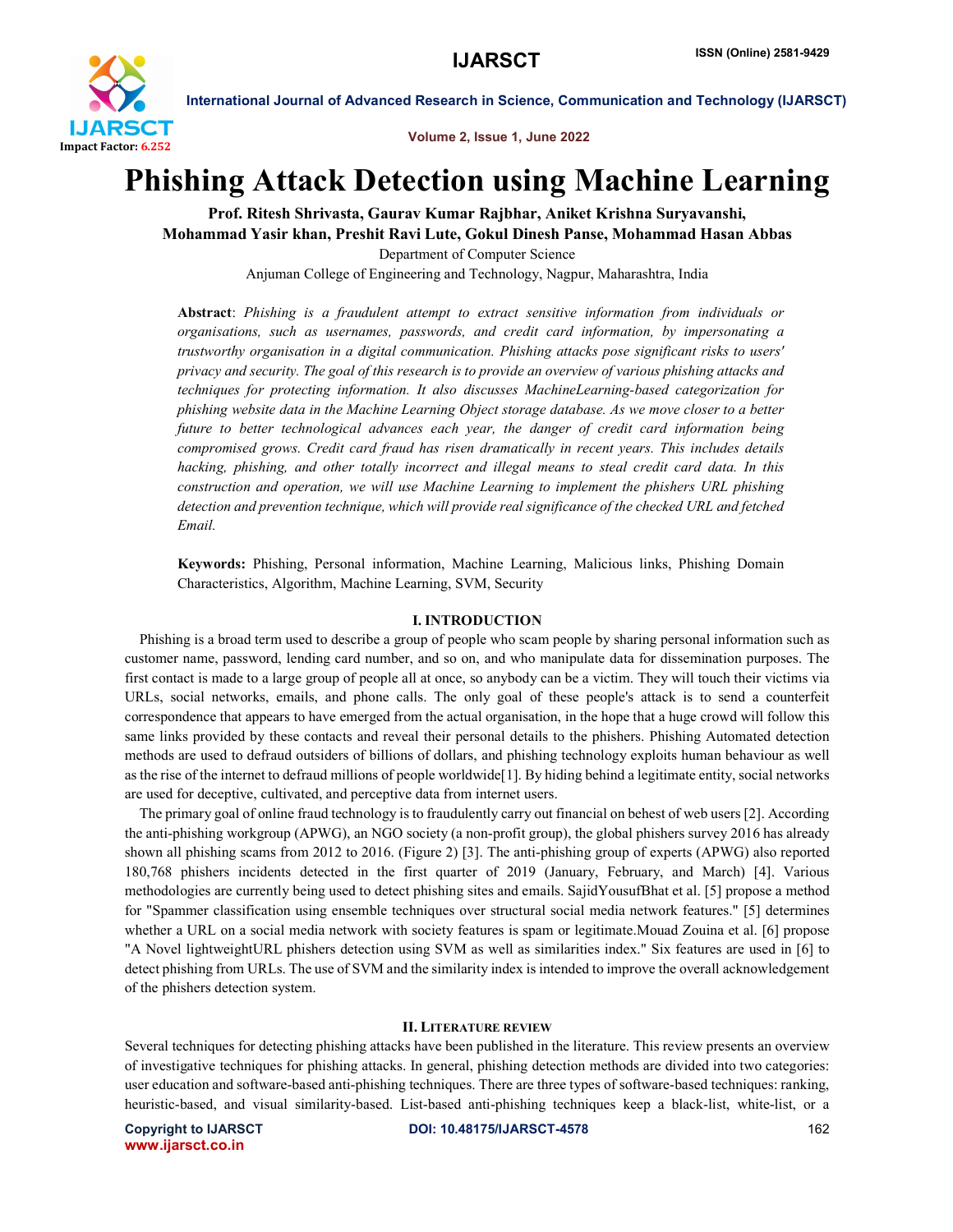

### Volume 2, Issue 1, June 2022

combination of the two. A black-list of dubious domain names and IP addresses is maintained in the black-list-based antiphishing approach. Although black-lists are frequently updated, most black-list-based approaches are inadequate to deal with zero-hour malicious emails. After 12 hours, 47 percent to 83 percent of phishing domains are updated in the blacklist. Google Private Browsing mode API, Domain controller black-lists, and predictive dark are some of the approaches that use black-lists. However, maintaining a blacklist necessitates a significant investment in assets for reporting and verifying suspicious links. Because vast numbers of phishing web sites are formed every day, it is difficult to keep the black-list up to date. Some anti-phishing solutions recommended by the literary works to protect users from phishing scams are listed below:

Google offers a safe browsing service that allows applications to verify URLs against a list of suspect domains that is updated regularly by Google. It is an exploratory API that works with Browsers Such as Google Chrome Firefox and is extremely simple to use.

Clients can use the Safe BrowsingLookupAPI to send suspicious URLs to the Safe Browsing service, which will determine whether the URL is valid or malicious. The client API sends URLs via GET or POST requests, which are checked against Google's malware and phishing lists. The following are some of the Private Browsing mode Lookup API's shortcomings: (i) No hashing is conducted before sending a URL, and (ii) the lookup server's response time is not limited.

A target list is a list of URLs that are suspicious or prohibited and must be blocked or rejected access to the network or system. This method is extremely simple to put into action. Its sole purpose is to deny any suspicious URLs network access. However, this method is insufficient to detect the large bulk of phishing incidents because new threats, such as zero-day attacks, emerge on a daily basis. This method is incapable of perceiving or preventing any new type of attack. It necessitates maintaining a detailed list of malicious sites and their reports, which consume a significant amount of system resources. Phishers may create URLs specifically to avoid detection besides tools that employ a blacklist system. Finally, this method fails to detect some kinds of attacks that are directed at a profitable organisation.

### III. DRAW BACKS

Aburrous et al. proposed a smart system for detecting phishing websites in banking. They created a method that incorporates fuzzification with such machine learning algorithms to detect and classify phishing websites using 10-fold cross-validation. This model had a grouping accuracy of 86.38 percent. This model, however, has a high proportion of false positives. Basnet et al. proposed a heuristic-based strategy to group phishing URLs using only URL data. To detect phishing URLs, the authors used a binary classification approach that divided URLs into the phishing URLs as well as legitimate URLs. The results of experiments demonstrate that the suggested approach outperforms related work in detecting phishing URLs.

However, this method has only been evaluated on a data set of less than 300 rows. It might not work well on a huge database. Jain and Richariya devised a new technique for identifying spam scams that makes use of link-based features. To detect phishing attacks, a technology demonstrator web browser was used to process evey incoming email. The prototype as well as their algorithm work together to keep the system user set informed of potential attacks and prevent people from clicking on malicious URLs.

# IV. PROBLEM STATEMENT

In the SLR, 55 primary study articles were chosen, and 51 types of attacks/threats were recognised in these articles provide a complete explanation of the airstrikes identified by various researchers. The most severe dangers to the online banking system, according to the majority of research studies (16.98 percent), are trojans (all types) and malware (14.55 percent), related to social designing, pharming, phishing, weak passwords, port scanners, computer bugs, message sniffers, denial - of - service, as well as automated reply. Trojans. It has become one of the world's fastest-growing cybercriminal techniques, involving the theft of private details from unsuspecting users.

### V. AIM AND OBJECTIVE

Because phishing attacks exploit user weaknesses, they are difficult to prevent, but it is critical to improve phishing detection techniques. Phishing is a scam framework that makes use of a mix of social engineering and advancement to

www.ijarsct.co.in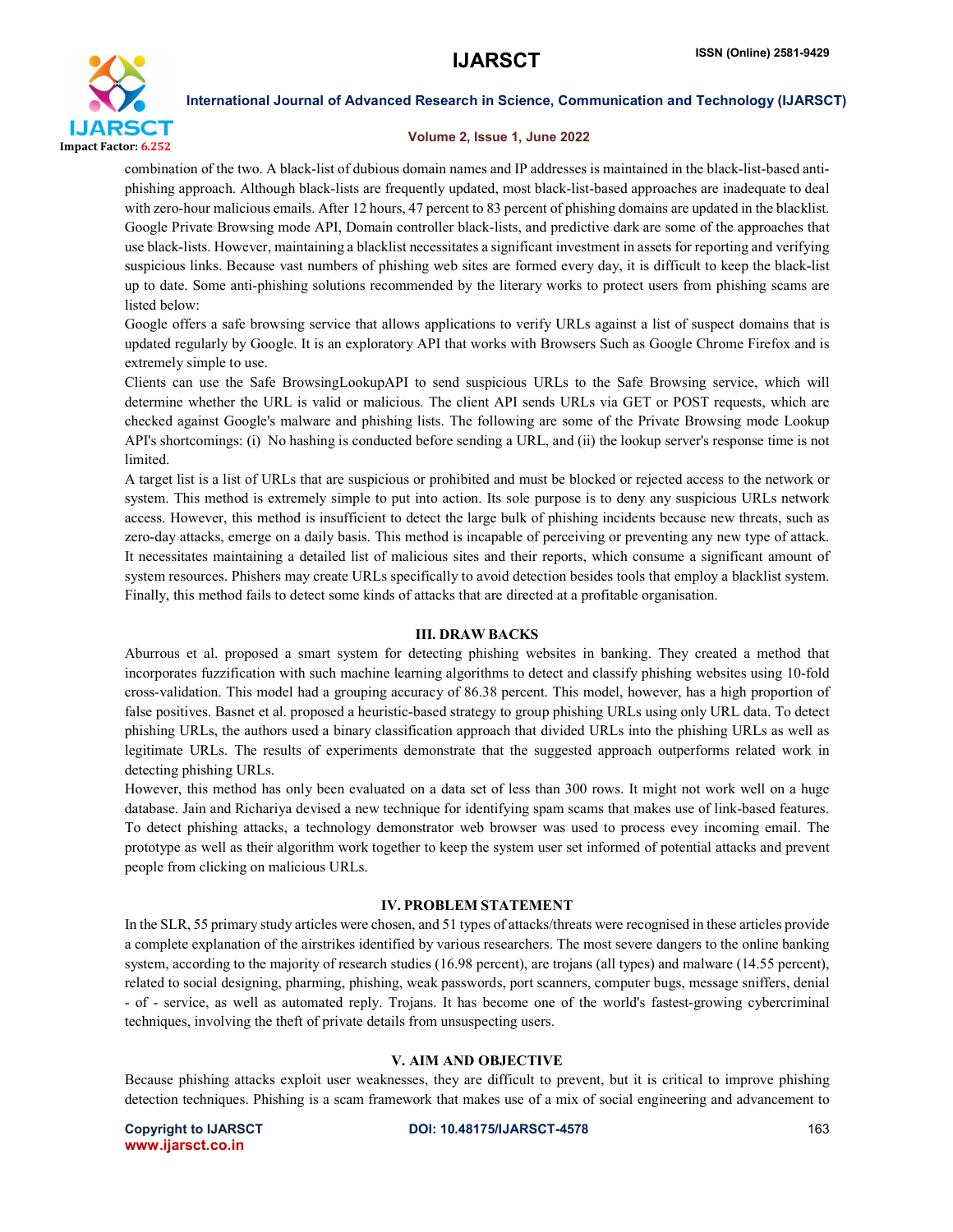

# Volume 2, Issue 1, June 2022

personal and sensitive data, such as passwords and open-end credit unfussy elements by impersonating the features of a trustworthy person or firm in electronic medium.

- To create an effective sensing tool for tracking and detecting malicious web pages.
- To identify phishing websites, a combined approach of building resource description structure models and classifying websites using deep - learning and group learning methods is used.

# VI. PROPOSED SYSTEM

A single layer convolutional neural network is used to implement a dynamic technique for identifying phishing methods. In this paper, the values of six heuristics have been calculated using same algorithm and in the first step of the method. In the execution, a set of data of URLs is used, with a mix of 13phishing and non-phishing URLs. The dataset was obtained from the UCI Repository. Machine Learning models with the lowest RMSE and output layers achieve high accuracy. The learning proportion is often used as a result parameter. When the accuracy of both methods was compared, the greatest accuracy was obtained in ANN PSO.

- TP (True Positive): phishing URLs detected in number.
- FN (False Negative): Incorrect URLs.
- TN (True Negative): correct Legitimate URLs being classified.
- FP (False Positive): Incorrect Phishing URLs which are classified.

Extraction of Features from Data Sets as well as URLs A huge number of data sets (36,874), debated in sub-1, were gathered and analyzed to make them appropriate for the requirement of this study. Many stages were involved in the processing, including web page feature extraction, data standardisation, and attribute weighting. These steps are critical in order for the classifiers to comprehend the data sets as well as appropriately categorise them into there own classes. To learn about new phishing trends, the classifier is given training to new phishing web pages. The results of this phase are fed into the next section of the suitable classifiers. We develop a hybrid machine learning techniques for effectively classifying phishing URLs based on the evidence provided for each URL. Phishing URLs are treated as a binary classification problem, with benign URLs falling into the negative category and phishing URLs falling into the positive category. To create our data sets, we gathered phishing as well as benign URLs from PhishTank, Yahoodirectory, and the Google engine. Following that, we extract many characteristics that have proven effective in predicting phishing Websites by classifying the sets of data into their respective classes using various publicly available resources. We use SVM as well as DecisionTree algorithms to build models from training data that include feature extractions as well as class labels.

### VII. FLOW CHART



www.ijarsct.co.in

Copyright to IJARSCT **DOI: 10.48175/IJARSCT-4578** 164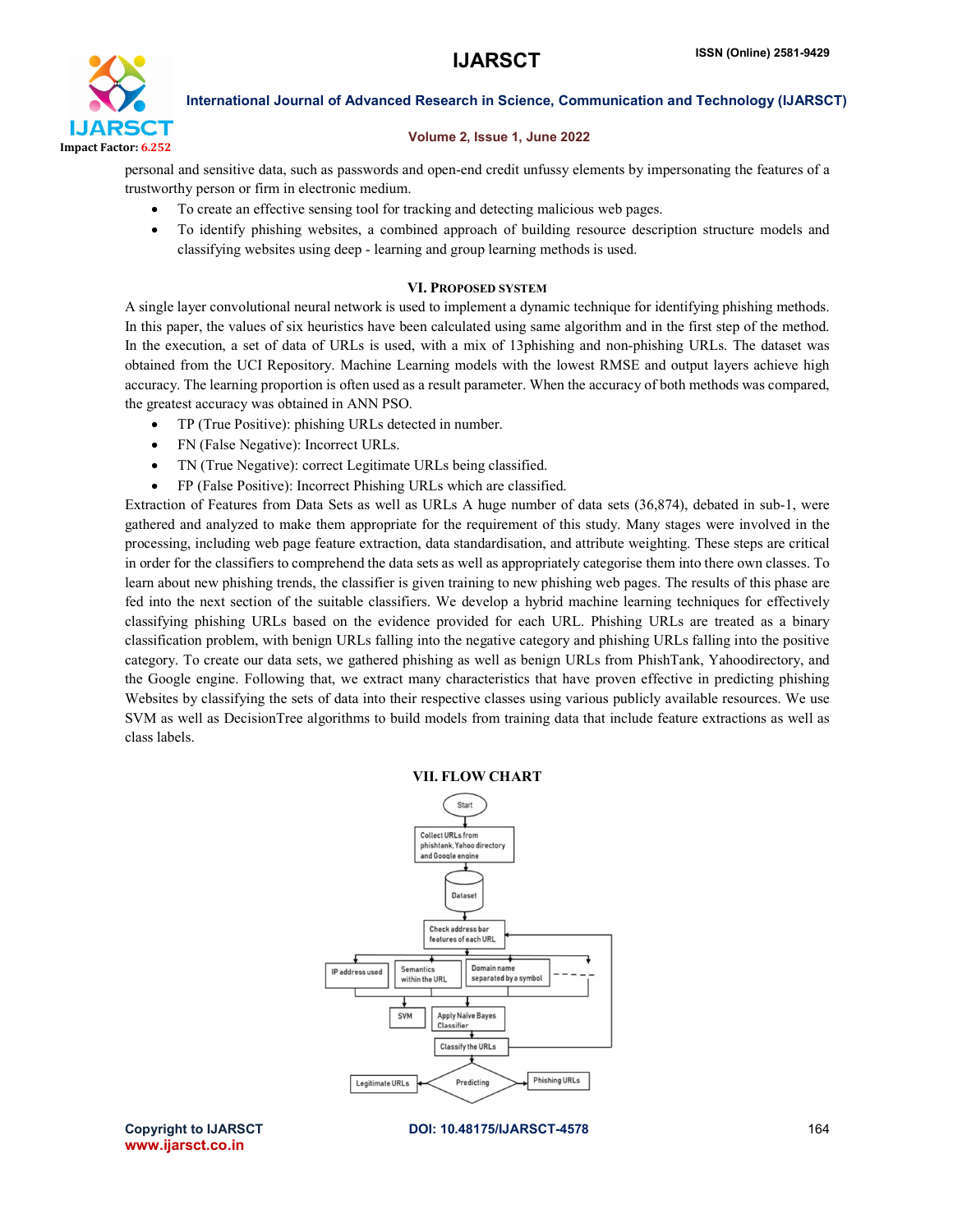

# Volume 2, Issue 1, June 2022

# VIII. EXPERIMENTAL RESULTS

The first section focuses on data collection, data set processing, and URL feature extraction. We look at various heuristic features in URL structure, such as a generic social manipulation feature, a lexical highlight in the URL, numerous alphabets, as well as phishing target brand name. The feature vector is built with 13 major characteristics to prototype our classifiers. The second section evaluates our approach by classifying a data set that used a hybrid of classifiers. We carried out various experiments. The experiment results show that the proposed scheme achieves an average accuracy of 97.8 percent.



Fig Login Module



fig home page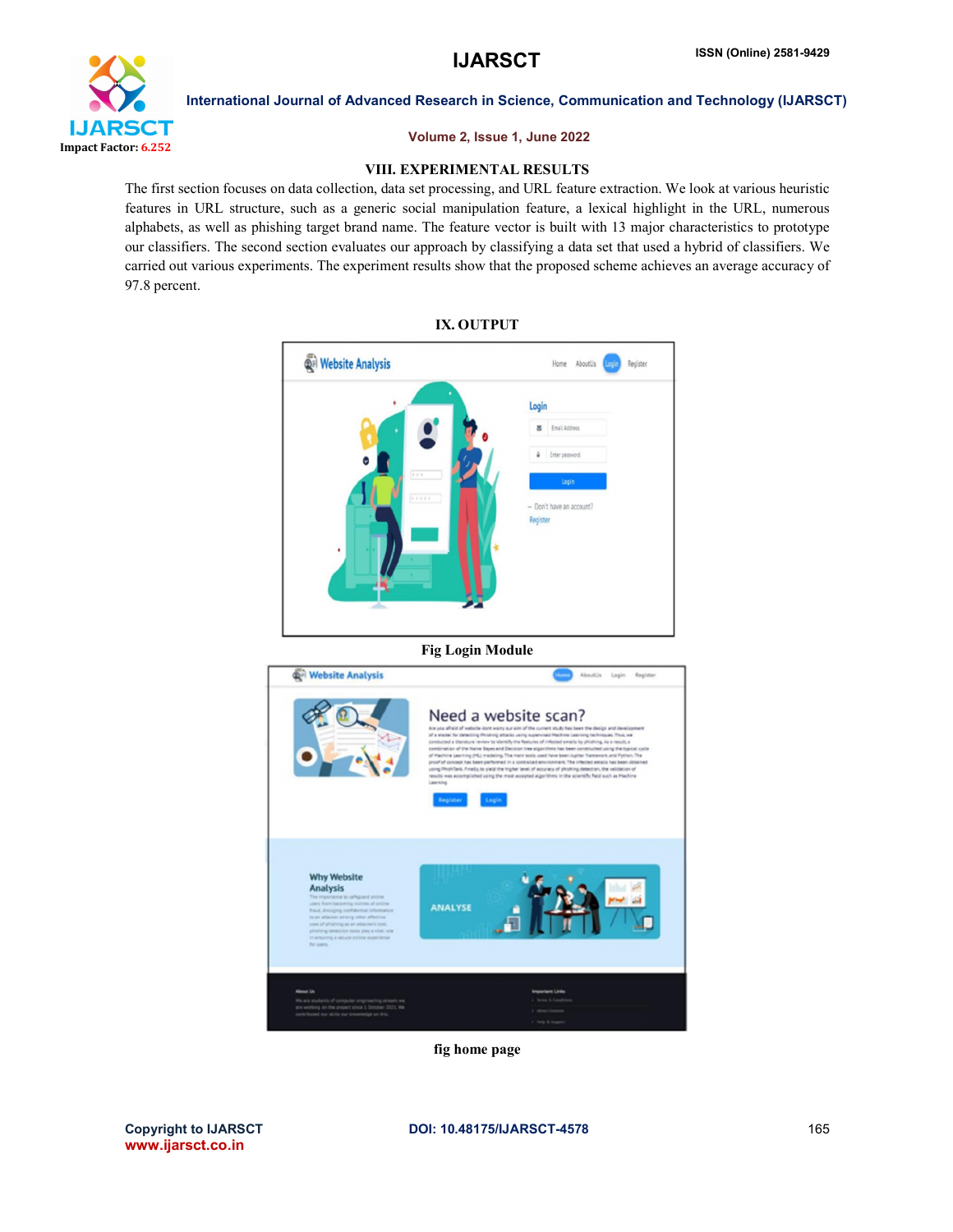

### Volume 2, Issue 1, June 2022



FIG URL Analyzing Page

### X. CONCLUSION

The developed system can raise public awareness and security regarding email phishing attacks. Nowadays, the web is now one of the most popular and widely used platforms for phishing attacks. As a result, the developed system can protect its consumers from such attacks by determining which emails are secure and which are not. As a result, the implemented system serves as just an anti-phishing system. It will use a Deep Learning Algorithm for detecting whether an email has been phished as soon as possible, providing high accuracy while also trying to protect the end user from becoming a target of email phishing. Using different approaches together will improve the system's accuracy, resulting in an effective protection system. The disadvantage of this system is that it detects some minor false negative results. These disadvantages can be overcome by adding much richer features to nourish the machine learning algorithm, resulting in much higher accuracy.

### XI. FUTURE SCOPE

The widely publicised Gmail phishing scam that happened earlier this year is each example of the new threat that affected a large number of users. Users have been sent an e - mail that appeared legitimate and guided them to a real Google page in this case. While most phishing scams direct users to malicious domains, this particular move simply tricked them into granting broad authorizations to a malicious application. Hackers could then see the victims' contacts, read one's emails, learn about their locations, and view files created in G Suite. The Gmail fake email attack demonstrates how sophisticated these methods have become – it was hard to detect and prevent. A key takeaway is that the invasion was able to overcome the psychological trust barrier. Users were duped into offering permissions to a third-party app even though they trusted it; they thought the app was a Google-approved service. A minor change in how the application web address was disguised successfully persuaded users that application was reliable.

### **REFERENCES**

- [1]. R. B. Basnet, A. H. Sung, "Mining web to detect phishing URLs", Proceedings of the InternationalConference on Machine Learning and Applications, vol. 1, pp. 568-573, Dec 2018.
- [2]. Abdelhamid N., Thabtah F., Ayesh A. (2019) Phishing detection based associative classificationdatamining.Expert systems with Applications Journal. 41 (2019) 5948-5959.
- [3]. Mohammad, R. M., Thabtah, F. & McCluskey, L. (2019) Predicting Phishing Websites usingNeuralNetwork trained with Back Propagation. Las Vigas, World Congress in Computer Science, ComputerEngineering, and Applied Computing, pp. 682-686.
- [4]. Aburrous M.., Hossain M., Dahal K.P. and Thabtah F. (2020) Experimental Case Studies for InvestigatingE-

www.ijarsct.co.in

Copyright to IJARSCT **DOI: 10.48175/IJARSCT-4578** 166